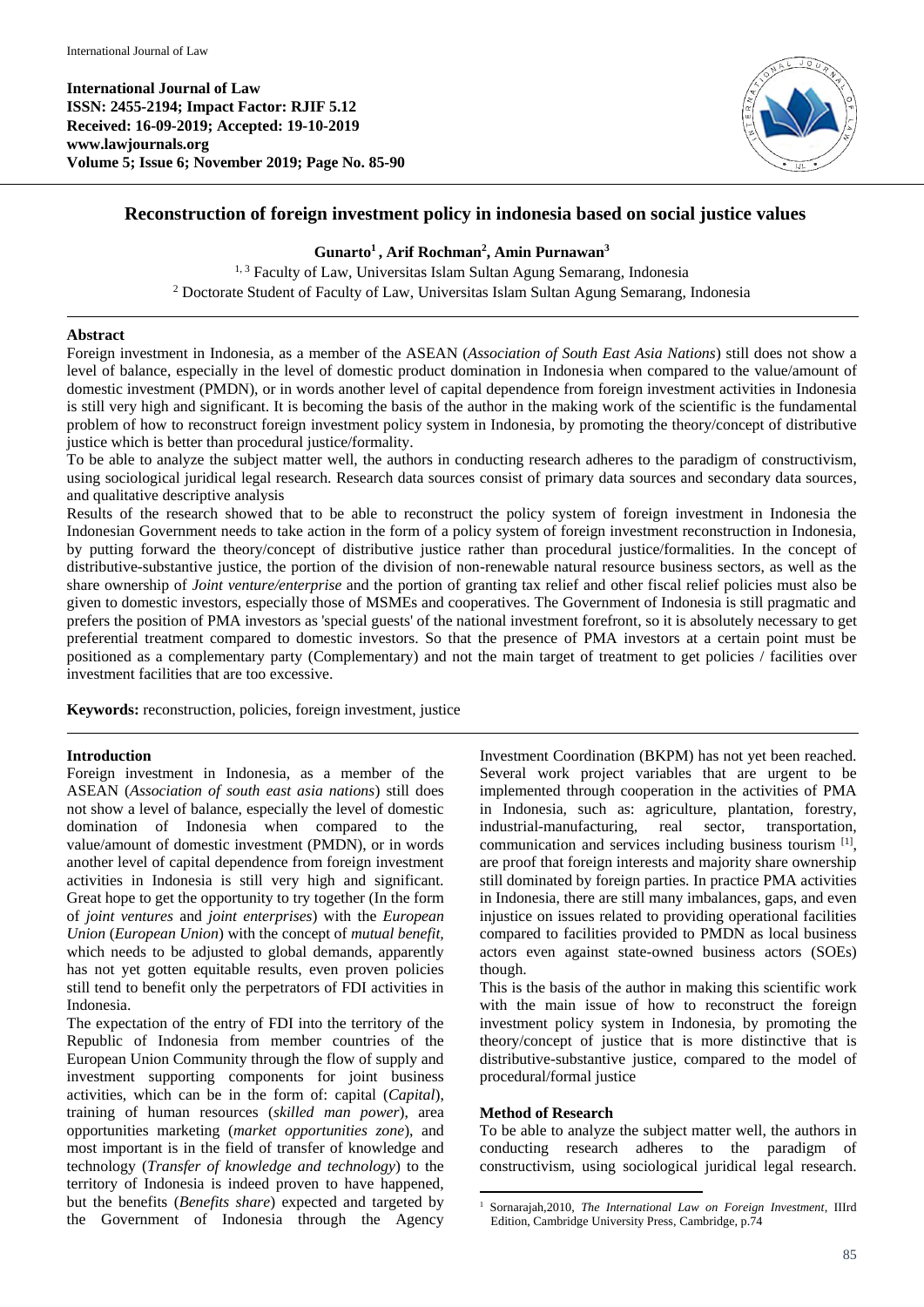Research data sources consist of primary data sources and secondary data sources, and qualitative descriptive analysis [2]

#### **Discussion**

From the results of studies by both examining data from the field as well as from the literature on the operation of PMA activities in Indonesia, it is found that there are still some gaps/weaknesses in the form of violations/discrepancies with existing laws and regulations, especially those currently in existence. the most dominant are: *Article 4 Paragraph (2) letters a and c*, which up to the time period of investment in Indonesia for  $\pm$  61 (sixty one) years, have not yet been effectively effective towards the level of achievement of Indonesia's economic growth (Macro scale), as well as poverty alleviation of the people of Indonesia (On a micro scale), which until the first quarter of 2019, still amounted to 9.41% of the total population of Indonesia or  $\pm$ 25.140,000 residents, with open unemployment of 6,500,000 residents. Departing from this rationale, there are some crucial things that need special attention, especially the factors that cause this to happen.

In accordance with the standard of perfection in a process of making laws and regulations, the existence of a legal principle is a must. The principle of law is more *Abstract* which is nothing but the soul and spirit of the power of a form of statutory regulation, while the legal regulations are more *concrete* or real. When the enactment of a concrete legislation is apparently ineffective and far from the goal of achieving justice, then the function of the legal principle is needed to provide a solution so that the function of the rule of law is fair. The noble value of a statutory regulation will be understood from the existence of the principle -as legal principles, which are usually listed in the articles of the said laws and regulations. Contradictions in a statutory regulation caused by the contradiction between one legal principle and several other legal principles will lead to legal disharmony/disharmony.

The Foreign Investment Law No.25 of 2007 contains several principles, one of which is very closely related to the goal of achieving foreign investment activities in Indonesia, namely:" *Fair efficiency*". In the explanation section, it is explained that the meaning of the 'principle of equitable efficiency' is the principle that underlies the implementation of investment by promoting fair efficiency in an effort to create a fair, conducive and competitive business climate [3] The main keywords of this principle is focused on the understanding that the Government of Indonesia wants to*" Create a fair business climate".*

The implementation of the meaning of realizing a fair business climate when linked in PMA activities together with PMDN, is that the role, position and portion that should be given to investment business actors in Indonesia, namely between local/domestic investors and foreign parties must be fair and balanced. The balance must be translated into several points/criteria for the distribution of business opportunities, namely the balance in obtaining a portion of the business in accordance with the business sectors offered in Presidential Regulation No. 44 of 2016 concerning

business fields that are open, open with requirements, or closed by absolute. However, what happened during the enactment of Presidential Regulation No. 77 of 2007 and its successor, namely Presidential Regulation No.44 of 2016, actually provided greater investment/business opportunities to the PMA in the economic sectors of *non-renewable*  natural resources that control the lives of the people a lot, namely between 67% - 95% to PMA investors. It is very clear that the principle of fairness that already looks very idealistic, turns out to be inadequate/inaccurate in its implementation regulations. There is a big gap between the basic rules (PM Law No.25 of 2007) and the implementing regulations (President regulation No.44 of 2016). Required steps and serious efforts by the Government of Indonesia in terms of solving the problem of:

1. The pressure of the International Convention on the National Investment System must be Advised wisely.

With the still strong and existing international conventions that pressure the Government of Indonesia in every formulation of national policies in the field of PMA, particularly such as, *First*: *Letter of Intent* of 1989 between the IMF and the Government of Indonesia in 1989, which

# **Points most pressing the Government of Indonesia are**

- a. Article IV Section 3.a:" States that the IMF has the right to oversee the monetary policies adopted by members, including overseeing member countries' compliance with IMF rules";
- b. Article VIII Section 5:" States that as a member, Indonesia must always report to the IMF on matters relating to: gold reserves, gold production, gold exportimports, international trade balance (including foreign investment) and other details";
- c. Article V Section 1:" Stating that the IMF is only related to the Central Bank (or similar institutions, but not the government) of member countries".

In addition, the Government of the Republic of Indonesia must add shares that are released to the public from a State-Owned Enterprise (BUMN), at least this must be done for companies engaged in domestic and international telecommunications. PMA thickened large corporate interests, other large country government, and foreign institutions (Foreign corporatocracy), which is dictated sovereignty of Indonesia in the field of economics. Aside from that, the Government of Indonesia was forced to revoke the regulation prohibiting PMA shares in national banks, which had already gone *public*. The points of the Indonesia agreement with the IMF further add to the long list of evidence of the release of the economic and monetary sovereignty of the Republic of Indonesia.

Various forms of political and economic pressures imposed by the European Union on ASEAN including on Indonesia as the *host country of* investment, through pressure in the form of reducing grants, monetary loan assistance through fiscal policies from international financial institutions such as: *International Monetary Funds (IMF)* and *International Finance Cooperation (IFC)* as a subsidiary of the *World Bank***,** where the European Union is also domiciled as shareholders, increasingly makes Indonesia influenced/ pressured in policy making, especially in terms of formulating tolerance limits for PMA shareholding in Indonesian activities. especially in the types and sectors of

 $\overline{a}$ <sup>2</sup> Bertalanffy, Ludwig Von, 1971, General System Theory, Foundation Development Application, Penguin Books, Middlesex.

<sup>&</sup>lt;sup>3</sup> Hadi Susastro, 2004, Kebijakan Persaingan, Daya Saing, Liberalisasi, Globalisasi, Regionalisasi dan Semua Itu, Jakarta, CSIS Working Paper Series;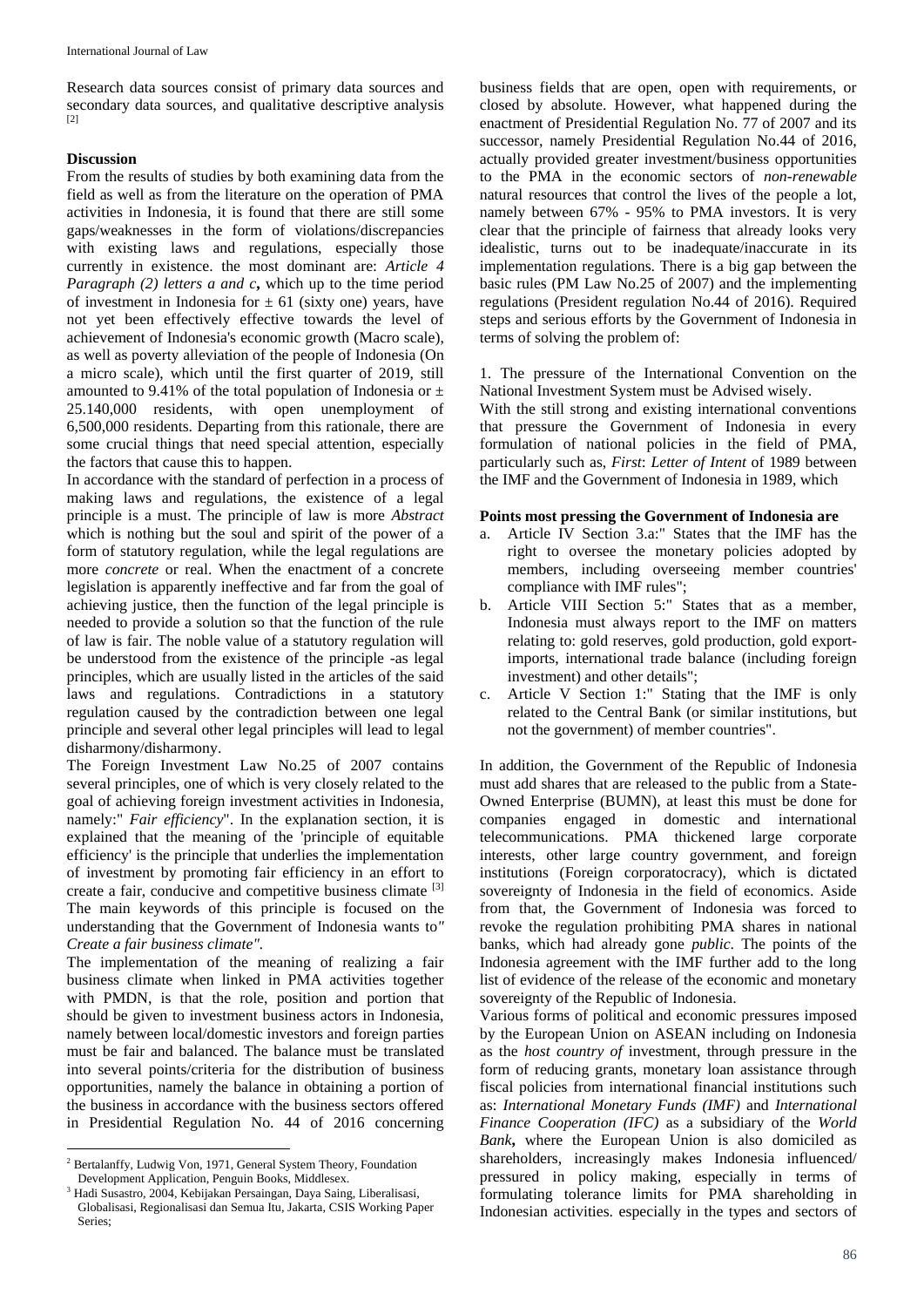business that originate from *non-renewable* raw materials/natural resources or *long-term renewable*, which ultimately harm the PMDN and even SOEs who also equally need natural resources in carrying out business activities that are similar to those of activities PMA production but. Debates and differences of opinion regarding the existence of PMA activities in Indonesia have become a prolonged polemic, especially when the *host country* as the legislator tries to express the positive aspects and aspects of PMA activities in Indonesia. While on the other hand, the victims or subjects receiving negative effects from PMA activities felt not fully agreed (*Not-welcomed*) to the arrival of the foreign investors.

The Pancasila economic system is believed to play a role as the cornerstone of the economic reform paradigm, but so far every Indonesian national economic policy that is implemented only bases on aspects of national economic growth / numbers but still ignores the principle of the value of social welfare for all Indonesians. It is necessary to anticipate immediately through strategic steps in the economic field that are urgent to be taken immediately, namely in aspects / fields: (1). Strengthening national food security, (2). National economic rehabilitation and recovery program [4] .

Supervision of PMA practices operating in the Republic of Indonesia accompanied by a spirit of preventive protection for PMA shareholders from local Indonesian citizens, as well as protection for PMDNs who are similarly carrying out business activities with the PMA, is an absolute must for immediate improvement. and restructured. This is felt to be very urgent, bearing in mind that PMDN as biological children of Indonesian-owned businesses must first be protected and prioritized in terms of obtaining natural resources as well as human resources, namely the perpetrators of the production process, so as to be able to get an *output* product out economic value, economical and quality. The practices of issuing laws and regulations which are more favorable and favoring foreign investors should be reconstructed to become more pro-people investment policies and regulations in the context of achieving the social welfare of domestic-local business people (PMDN) towards Indonesia as the welfare state (*Welfare state*). Provision of facilities and incentives that are too excessive for PMA as a foreign investor, without any control from the local shareholders (if the PMA is a joint venture/joint venture company), it will further alienate the concept of Indonesia as an independent and sovereign country in the economic and political fields internationally. The existence of political and economic pressure from the governments of these foreign investor countries through international financial donors which turned out to be recognized is capable of destabilizing the national political economy system, which can be in the form of actions/actions to reduce grants, subsidies, or loans, even international assistance to the Government of Indonesia as a *host country investee*, it should be immediately addressed and anticipated through methods and systems of economic resilience and national economic democracy, namely by changing the paradigm of dependency on national development financing sources, which were originally derived from aid or loans from international financial institutions/countries became

the paradigm of empowering the strength of national economic income, through increasing profits/dividends from hundreds of SOEs and their subsidiaries. So that national development funding sources no longer depend on international investors/foreign countries anymore.

The Government of the Republic of Indonesia as the executive body has full authority to regulate the activities and operations of PMA in Indonesia, through means of establishing and at the same time implementing regulations at the level / level below the law, so that the Government of Indonesia is determined and courage in determining the type or types of investment models that are allowed to operate in the Republic of Indonesia, both investments that are direct (*Foreign direct investment*) or abbreviated "FDI", or investments that are indirect (*Portfolio Investment*) or abbreviated "PI". the provisions on the submission of these foreign capital companies to investment country regulations are regulated through the regulation*"* The Draft Code of Conduct of Transnational Corporation" which states that: "The state has the right to regulate the entry and establishment of transnational corporations including the role of the corporation. including determining the role that such a corporation may play in economic and social development and prohibiting or limiting the extent of their presence in specific sectors" [5]

Second, the *Washington Consensus* in 1989*,* initiated by the United States through the process of 'borrowing hands' of the IMF and the *World Bank*, to describe ten economic policies which according to him need to be a standard of reform for developing countries (including Indonesia, as a member of the IMF and the *World Bank*) which was recently hit by an economic crisis [6] This consensus recommends:

- 1. Discipline of the Government Budget
- 2. Directing government spending from subsidies to public sector spending, especially the education, infrastructure and health sectors, as a support for growth and service for the middle and lower class people
- 3. Tax reform by expanding the tax collection base
- 4. The interest rate is determined by the market and must be kept positive in real terms; (5). Competitive exchange rates
- 5. Market liberalization by removing quantitative restrictions
- 6. Applying the same treatment between foreign investment and domestic investment as an incentive to attract foreign direct investment
- 7. BUMN privatization
- 8. Deregulation to remove barriers for new economic actors and encourage markets to be more competitive
- 9. Legal security for ownership rights.

From the participation / submission of the Government of the Republic of Indonesia to these two international conventions, all of which are the concepts of two major international financial institutions, namely the IMF and the

 $\overline{a}$ <sup>4</sup> Kaelan, 2003, *Pendidikan Pancasila*, Penerbit Paradigma, Yogyakarta, p.258.

**<sup>.</sup>** <sup>5</sup>United Nations Country Team,1998, *Proposed Text of The Draft Code of Conduct on Transnational Corporation*, E/1998/39/Add.I, p.39.

<sup>6</sup> John H Schmid,1976, Arbitration under the Auspies of the International Centre for the Settlement of Investment Disputes (ICSID): Implications of The Decision on Jurisdiction Alcoa Minerals of Jamaica Vs. Jamaica Goverment, 17 Harvard International L.J.;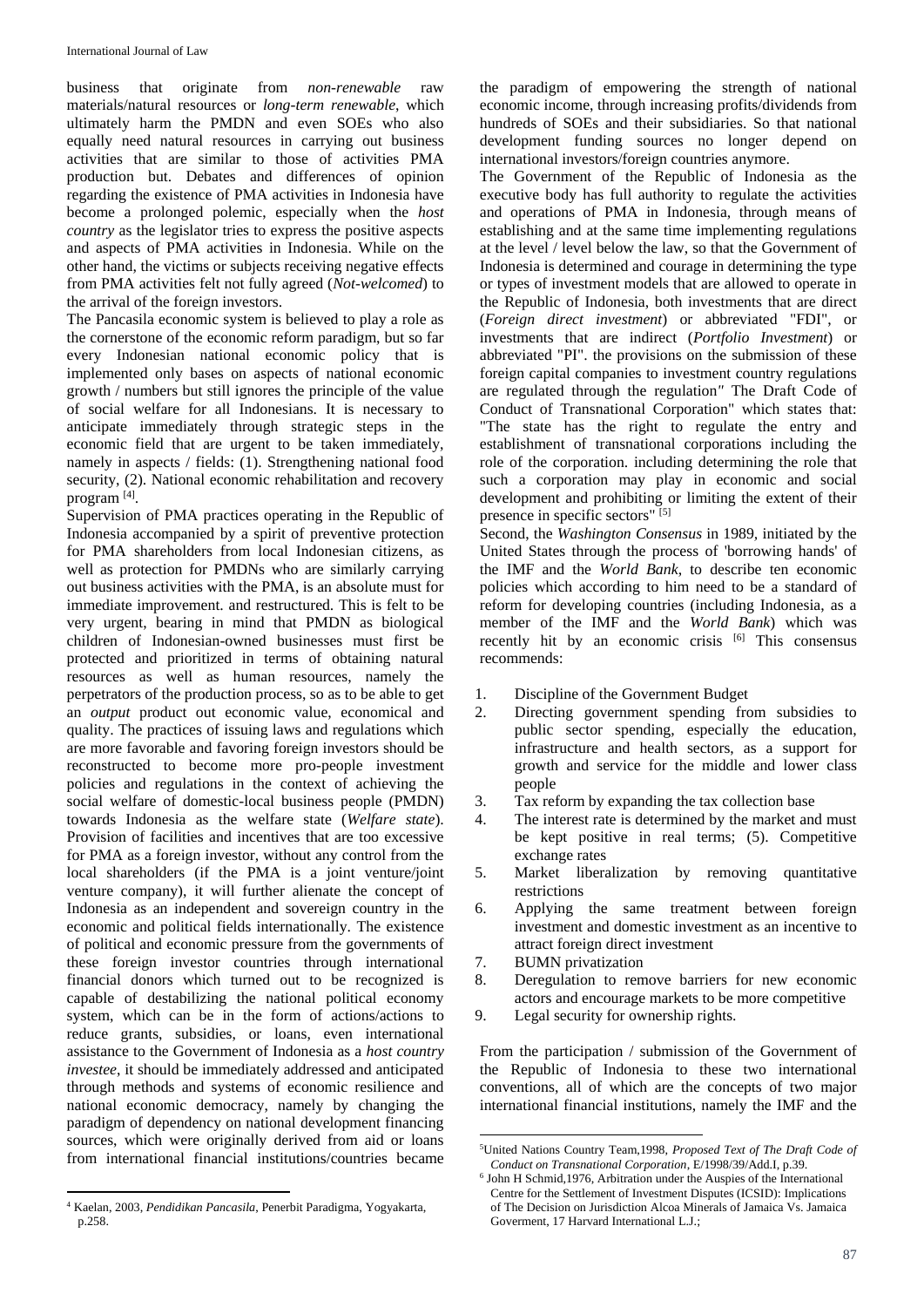*World Bank*, so that the economic sovereignty of the Republic of Indonesia becomes hostage, shackled by foreign international interests, it is very impossible if we are asked to recognize that Indonesia's political economic policy is pro-small people of the UMKM-Cooperative, moreover we must recognize that the Government of Indonesia has worked towards achieving social justice goals. This is still at the level of achieving formal/procedural justice, while at the level of substantive/material justice the value is still far from that expectation. A "*Distributed*" justice system is needed [7], so that the design of PMA policy must be made in such a way as to be able to produce equitably distributed and wellmanaged economic justice, which provides/allows significant capital and natural resource ownership facilities for all Indonesian people. So that there is a need for a constitution and regulations/policies that are fair and ensure equality in carrying out economic activities for all citizens.

With the majority portion of shares between 67% to 95% in the energy, mining, petroleum-gas, fisheries, electricity, mineral, and telecommunications and financial services sectors to the PMA, at least the ESDM sector policy has occurred at the bottom of it, the SDA that controls the livelihoods of many people and belongs to the type of *nonrenewable* SDA, so it is evident that the concept of justice offered by the Government of Indonesia, especially in the last decade, is still at the level of procedural/formal justice values and has not yet reached the level of value of substantive/distributive justice. It takes a strong courage from executives of the Government of the Republic of Indonesia to immediately dare to get out of pressure, shackles and the confinement of international financial institutions, such as the IMF, *World Bank*, and WTO to return to the independence of Indonesia's economic sovereignty by starting to think of alternatives to search for other more world-class financial institutions pro-populist economy, which is not controlled by these pro-investor foreign institutions which is actually just an extension of the economic power of pro-capitalist-liberalist western countries, which is very far from the values and concepts of democratic economic democracy, which is a genuine characteristic of the Indonesian economy since the archipelago era.

The procurement of raw materials as raw materials for the production process obtained from natural resources (SDA) of Indonesian biodiversity which includes *long-term renewable* criteria is unbalanced when compared to the acquisition of natural resources for PMDN, which is none other than companies owned by Indonesian citizens as host (*Host country*) the implementation of these PMA activities. So that this is felt as a result has reduced and adversely affected the performance of PMDN and SOEs in Indonesia. Although in the beginning, it was planned that even operational relations in the field of FDI had been achieved between ASEAN member countries and the European Union (EU) in September 2001, through communication with the theme" *A Strategic Framework For Enhance Partnership*" which is even more so in the momentum that the EU has identify the ASEAN region as a key partner community (*key partners community*), especially in the economic, political as a sector and the priority region in the

Asian continent in general [8]. Even the agreement/understanding can finally be actualized through collaborative activities with the theme" *A New Partnerships With South East Asia Nations*" with the real form of cooperation that is given an identity under the name" *The Trans-Regional EU-ASEAN Trade Initiative*", or better known as the abbreviation "TREATY". The focus of this collaborative study on TREATY is focused on priority areas: sanitation, agro-food industry, fishery products, product quality standards, product protection techniques to be traded, the forestry industry, and products made from wood from forestry products. The provision of trade facilities and investment cooperation has been directed as a crucial issue that must be found to solve solutions to problems between the EU and ASEAN, so that the position *of the country* and *host country* investors is no more beneficial to the investor countries than the host [9].

### **2. Urgency and the Need for the Principle of Justice in the Formulation of Foreign Investment Policies.**

In accordance with the standard of perfection in a process of making laws and regulations, the existence of a legal principle is a requirement or a requirement. The principle of law is more *abstract* which is nothing but the soul and spirit of the power of a form of statutory regulation, while the legal regulations are more *concrete* or real. When the enactment of a concrete law is apparently ineffective and far from the goal of achieving justice, then the function of the legal principle is needed to provide a solution so that the function of the rule of law is fair.

The noble value of a statutory regulation will be understood from the existence of legal principles, which are usually listed in the articles of the law. Contradictions in a statutory regulation caused by the contradiction between one legal principle and several other legal principles will lead to legal disharmony/disharmony.

Foreign Investment Law No. 25/2007 contains several principles, which have one principle that is very closely related to the goal of achieving foreign investment activities in Indonesia, namely:" *equitable efficiency*" (Law No. 25/2007 Chapter II, Article 3 letter f). In the explanation section, it is explained that the meaning of the 'principle of equitable efficiency' is the principle that underlies the implementation of investment by promoting fair efficiency in an effort to create a fair, conducive and competitive business climate. The main key words of this principle if the concise author is focused on the understanding that the Government of the Republic of Indonesia wants to *"create a fair business climate".*

The implementation of the meaning of realizing a fair business climate when linked in PMA activities together with PMDN, is that the role, position and portion that should be given to investment business actors in Indonesia, namely between local/domestic investors and foreign parties must be fair and balanced. The balance must be translated into several points/criteria for the distribution of business

 $\overline{a}$ 7 John Rawls,2006, *Teori Keadilan Dasar-Dasar Filsafat Politik Untuk Mewujudkan Kesejahteraan Sosial Dalam Negara*, (Real Title: A Theory of Justice), Indonesian translated by Uzair Fauzan and Heru Prasetyo, Pustaka Pelajar, Yogyakarta, p.502.

**<sup>.</sup>** <sup>8</sup> Paul Davidson dan Frabca Ciambella,1995, *Investment in South East Asia, Law and Policy*, Butterworth-Heinermann Asia, Singapore, p.233.

<sup>9</sup> Wolfgang G. Friedmann and George Kalmanof, argued that the concept of a joint venture is considered to be more secure and permanent, so that the parties working together have a balanced position, as the owner of capital / shareholders. See: Wolfgang G. Friedmann And George Kalmanoff (Eds.).1961, Joint International Business Ventures. Pp. xi, 558. New York: Columbia University Press, Colombia.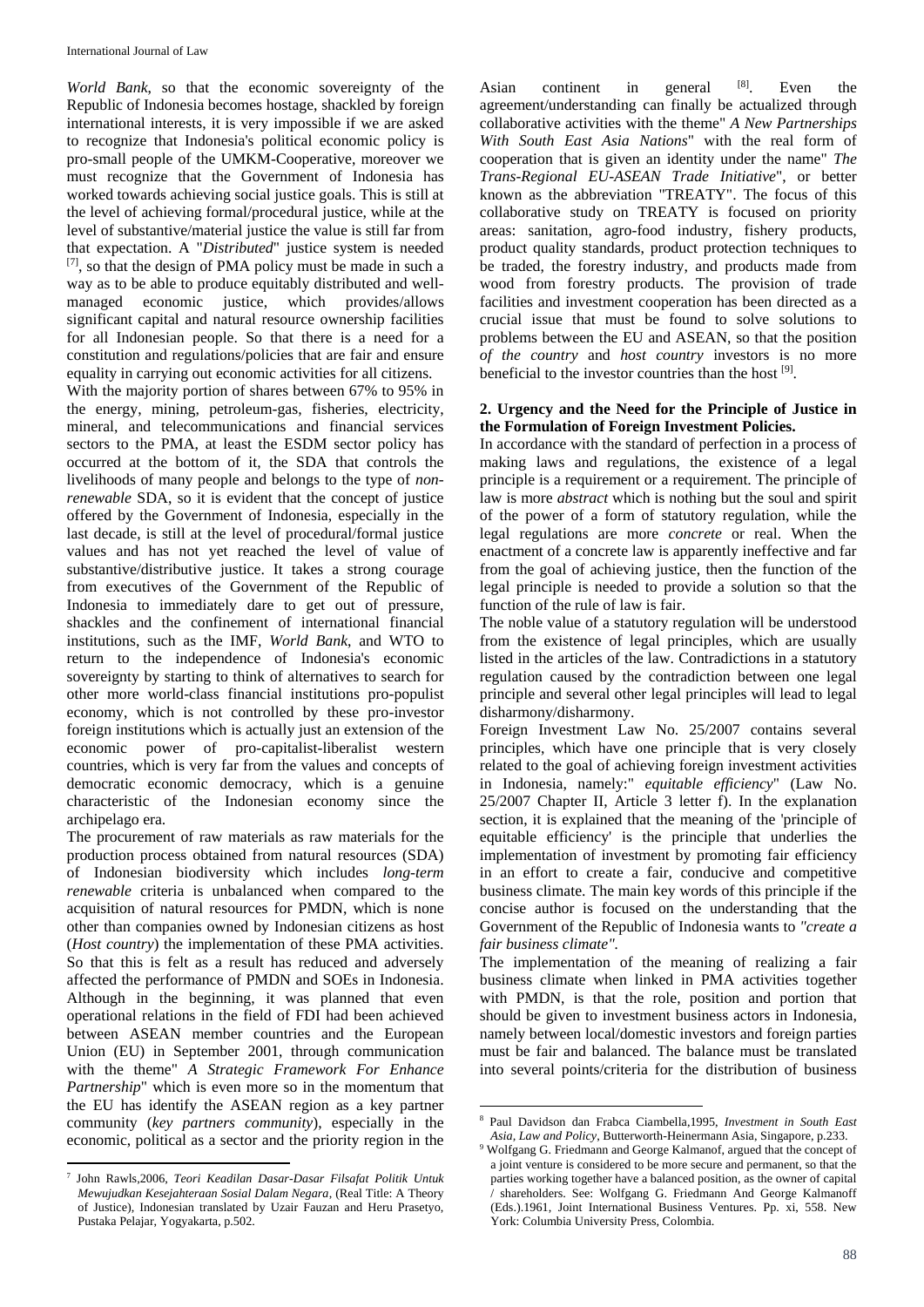opportunities, namely the balance in obtaining a portion of the business in accordance with the business sectors offered in Presidential Regulation No.44 of 2016 concerning business fields that are open, open with requirements, or closed by absolute. However, what happened during the enactment of Presidential Regulation No. 77 of 2007 and its successor, namely Presidential Regulation No.44 of 2016, actually provided greater investment/business opportunities to the PMA in the economic sectors of *non-renewable*  natural resources that control the lives of the people a lot, namely between 67% - 95% to PMA investors. It is very clear that the principle of fairness that already looks very idealistic, turns out to be inadequate/inaccurate in its implementation regulations. There is a big gap between the basic rules (PM Law No.25 of 2007) and the implementing regulations (Perpres RI No.44 of 2016).

Legal protection efforts for domestic and domestic PMDN investors, as well as MSMEs and Cooperatives which for ± 61 years are still a minority shareholder class, against the existence of PMA investor activities that are recognized to be stronger/dominant in terms of capital, high *technology*  implementation, and governance management Like the company in accordance with the principles of *Good*  Corporate Governance (GCG) management<sup>[10]</sup>, then at least anticipatory efforts that can be taken as *problem solving to*  overcome the minority situation, are as follows

- 1. Forms of foreign and domestic capital investment, may take the form and include: (a). cash / capital cash (b). production tools for the manufacturing business sector (c). new *high technology* invention / innovation (d). land / land of business (e). services;
- 2. The more dominant factors causing the realization of local investor ownership of PMDN/MSME cooperatives, in *joint venture/joint enterprise* projects are:
	- a. The unavailability of funds is sufficient to purchase shares of the *joint venture*, due to the high level of the JV's share price
	- b. There is reluctance/intentional FDI investors to transfer their shares to local investors PMDN/UKMK Cooperative
	- c. It is still difficult for national local investors to control the majority of foreign JV shares, due to pressure from international financial institutions.

# **A. Transferring technology, can be done in two ways by PMA to PMDN, through**

- The granting of usage rights over intellectual property rights in the form of: licenses, patents and trademarks
- b. Through technical assistance, namely through: employing experts/technocrats from foreign countries, providing training for Indonesian local HR workers both at home and abroad.

D. percentage of share ownership of the company in the *joint venture/joint enterprise* concept between local PMDN investors and PMA investors, which can be ensured that conditions will occur where one party will be the majority shareholder, while on the one party will be a minority shareholder, this will caused the occurrence, position/ position of majority shareholders who would be more dominant in supervising, controlling and managing the *joint enterprise*. In this context a system of protection is required for minority shareholders, based on the provisions stipulated in Law No.40 of 2007, concerning Limited Liability Companies.

Implementation regulations are needed under Law No.40 of 2007, both in the form of a Presidential Regulation/Republic of Indonesia Government Regulation which simplifies and facilitates the process of transfer of shares (reduction of PMA investor shares) in a *joint enterprise* cooperation system, so as to reduce the dominance of FDI. In the context of reconstruction PMA policy based on the value of justice, so if it is related to the written basic rules contained in the provisions of Article 3 Paragraph (1), letter f, of Law No. 25 of 2007, which explains that Investment is conducted based on the principle of Efficiency. This is explained through *memorie van toelichting* from the Act that, the principle of just efficiency is the principle that underlies the implementation of investment by promoting fair efficiency, in an effort to create a fair, conducive and competitive business climate. The key word to this principle is none other than" *Creating a fair business climate*". In this case it is clear that the President of Indonesia and the Indonesian Investment Coordinating Board (BKPM RI) have applied the principle of fair efficiency unfairly, because the percentage distribution of the natural resources exploration business sector, such as: natural oil, natural gas, mining, energy and minerals as well as telecommunications is more inclined to be provided with a percentage portion which is greater to the PMA investors, which is between 67% - 95%. Which means that PMDN investors only have the opportunity to get a share of ownership of the remaining percentage of between 5% - 33% if they want to try to use the *joint venture/ joint enterprises* model.

Ideally, an actualization of the value of justice is if the material of justice is distributed materially with the substance of justice material that is truly felt directly by the community of PMDN business actors in the non-renewable sector. It is not just a formality/procedural that the localdomestic PMDN investment actor has already gotten a portion of the minority, without considering the percentage value of the share ownership balance in the *joint enterprise*  cooperation model. In this case the Government of Indonesia still applies unfairly, which is more concerned with compliance with international convention rules rather than applying the provisions of Article 33 and 34 of the 1945 Constitution.

## **The reconstruction of a fair value-based foreign investment policy will have implications for two aspects, namely**

- 1. Theoretical Implications: The results of this study will further strengthen and confirm the assumption that, the issuance of various foreign investment policies in the economic region of Indonesia is not only based on the procedural-formal justice analysis model, but must be bold to change frontally to the distributive-substantial justice analysis model, so that the value of justice is able felt directly by the entire community of investors.
- 2. Practical Implications: The concept of 'distributivesubstantive justice' must be included in the texts of articles of Law No. 25 of 2007. Further construction, is

 $\overline{a}$ <sup>10</sup> Salim HS dan Budi Sutrisno,2012,*Hukum Investasi di Indonesia*, Rajawali Press, Jakarta, p.382